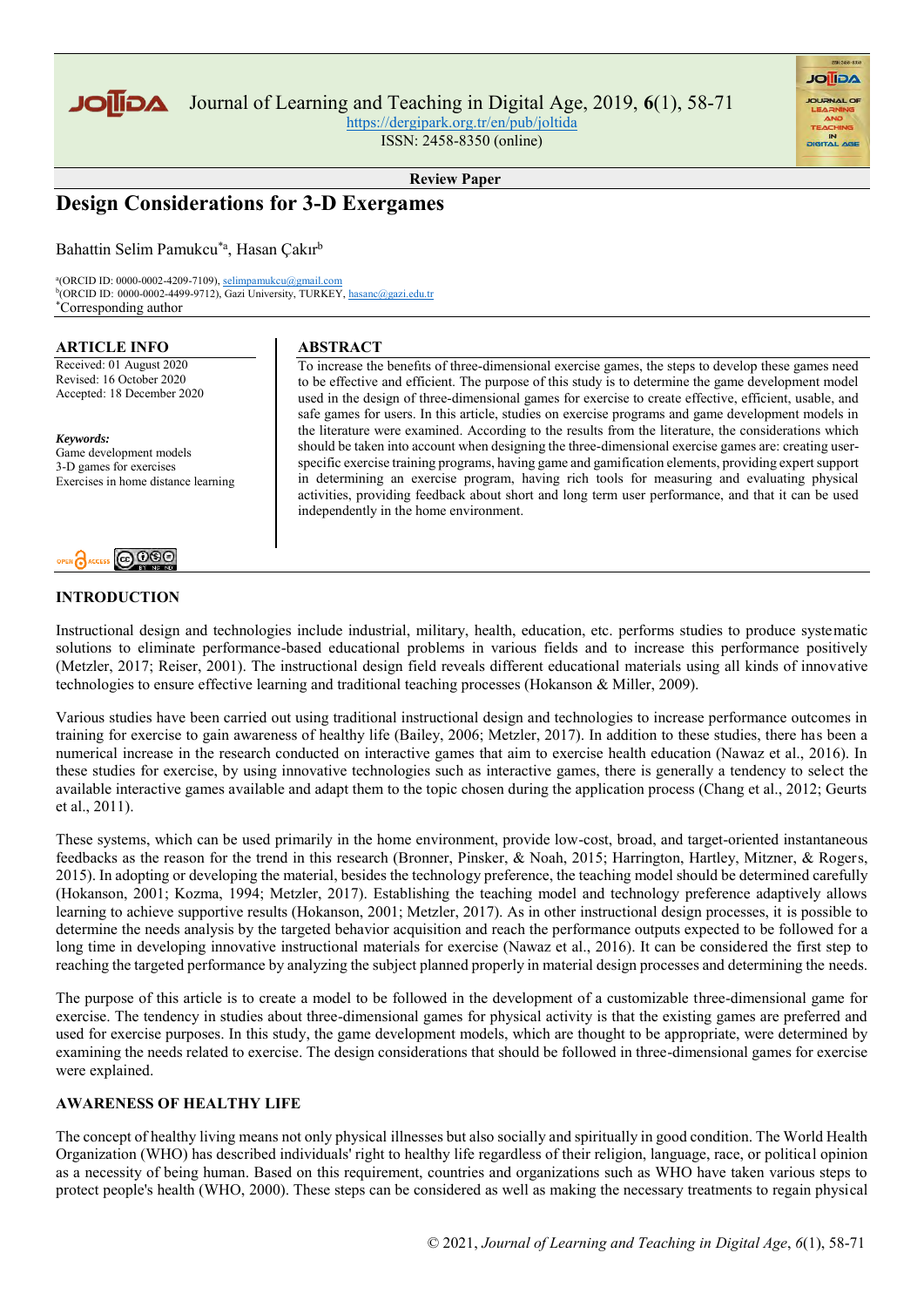fitness in case of illness, and actions are taken for individuals to gain awareness of healthy living (Frank-Stromborg & Olsen, 2004; Sen et al., 2017).

# **Protection of Health**

Countries and health organizations provide a healthy living environment by regulating environmental factors for the measures to take for the protection of health. At the same time, it is of similar importance for individuals to gain healthy living behavior for a healthy life. When the periods in the health protection process examined respectively, it is gathering under three headings: primary protection (preventive measures), secondary protection (early disease period), and tertiary protection (late disease period) (Bilir, 2007; Richmond, Kehoe, Heather, Wodak, & Webster, 1996). Although the significance levels of these three periods are not different from each other, the first period for a long, healthy, and quality life is a period that individuals should attach importance to (Bilir, 2007).

# **PHYSICAL ACTIVITY, EXERCISE, AND SPORT FOR HEALTH**

Ensuring physical mobility is just one of the measures that can take for healthy living. In the primary prevention period known as the preventive disease period, "physical activity and exercise" are considered the most effective step to prevent many diseases mainly related to obesity, diabetes, heart conditions, etc. it is (Akyol, Bilgiç, et al., 2008).

Physical mobility, which is indispensable for the protection of healthy life, can cause various accidents and injuries if done wrong. One example of such situation is that the healthy individual's physical mobility is inconvenient to try to be done by an individual with limited mobility. Differences between individuals, goals, etc., all factors depend on the type, severity, duration of movement, etc. affect the variables (Blair et al., 2004). Generally, physical mobility; is examined under three main headings: physical activity, exercise, and sports (Akyol, Bilgiç, et al., 2008; Caspersen et al., 1985).

### **Exercises**

Exercise is the physical movement that is specially designed to protect and improve our health, planned well, and repeated within the specified period (Akyol, Bilgiç, et al., 2008). The exercises to be done should prepare according to the goals of the individuals. For example, if individuals have goals to increase flexibility and strength for their purposes, exercise programs should be developed accordingly (Baltacı & Düzgün, 2008).

In addition to exercise goals, individuals' physical fitness should be controlled during the development of their programs. According to the physical suitability results obtained, determining safe exercises is essential in terms of not affecting the health status of individuals who will exercise. For example, while the majority of the practices to be performed by a candidate mother during pregnancy are walking and swimming activities, these exercises can be musical movements in sitting position in individuals with limited mobility (Akbayrak, Kaya, & Therapy, 2008; Lök & Lök, 2015).

It is another factor that should be given importance in this process to prove whether individuals have reached the specified targets within the scope of the exercise program planned by the experts (Laporte, Montoye, & Caspersen, 1985). The methods and tools used to determine the level of completion of the exercises, which consist of different sizes, also vary. When we think that there is more than one variable to reach the goals as a result of the exercise, the measurement of these variables can be performed with more than one tool or method (Bulut, 2013; Laporte et al., 1985). An example of this is the use of heart rhythm and motion sensing devices at the same time.

### **WEAKNESSES IN THE APPLICATION OF EXERCISES**

Some weaknesses arise during the implementation of exercise processes. These are:

- •Measurement methods that are used were not appropriate for exercises.
- •The differences in the planning of the activities are not taken into consideration.
- •The motivation that will provide continuity in the practices cannot be created.

### **Measurement Methods That Are Used Were Not Appropriate for Exercises**

Exercises must be measurable to achieve targeted success. In other words, measurement is necessary to check whether the tasks are done correctly and document the changes created by mobility. Determining the level of activities performed by measuring contributes to taking measures to prevent the health problems that may arise due to the wrongness of the exercises and achieving the goals of the individuals participating in the activities and following them (Blair et al., 2004). There are different applications in the measurement of exercises. These applications are based on the target, the number of participants, physical suitability of the participant, budget, etc. may differ depending on the situation (Bulut, 2013; Felix & Tmeson, 2017).

### **The Differences in the Planning of the Activities Are Not Taken into Consideration**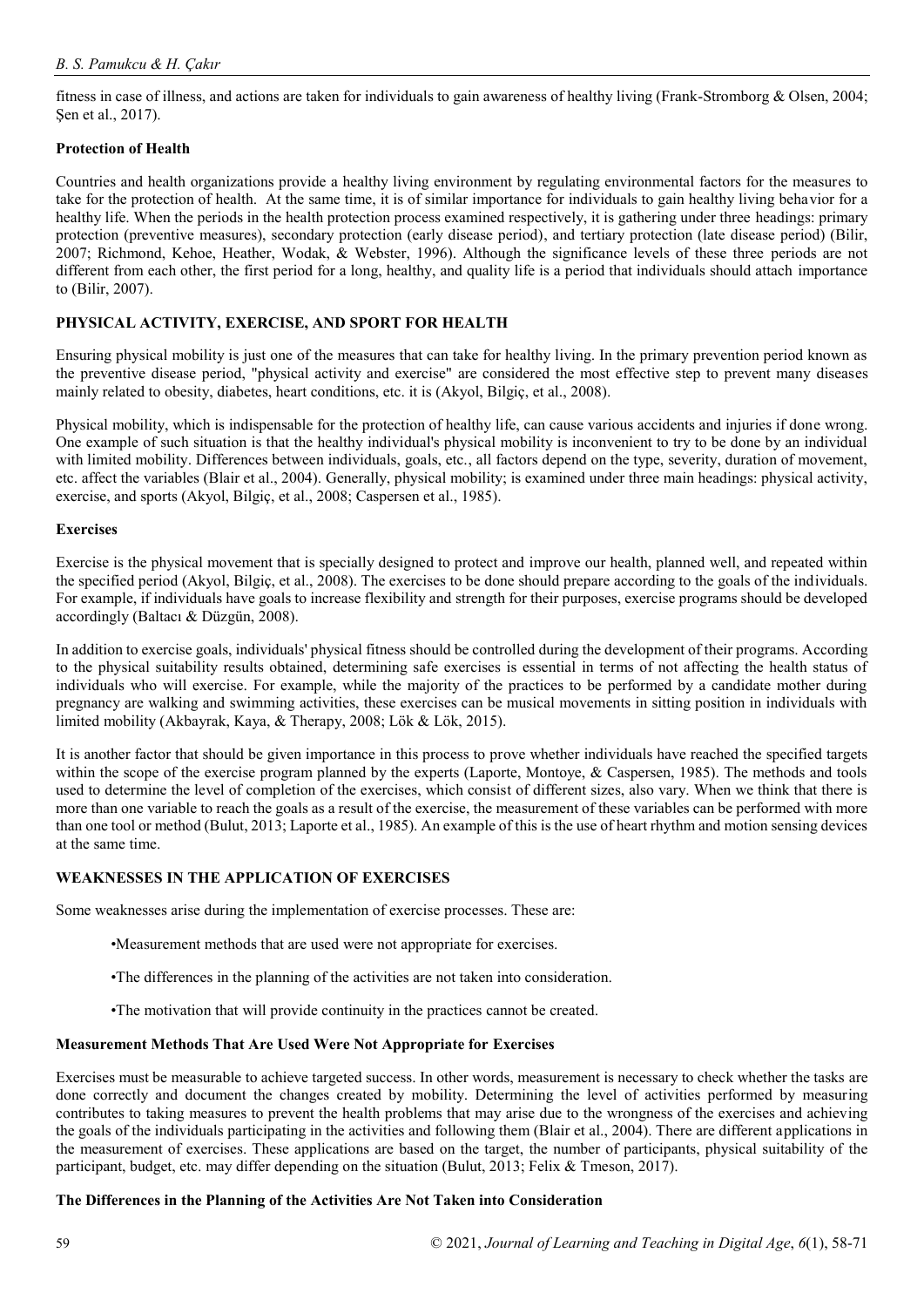Measuring the physical suitability of participants and preparing the exercise programs according to these data contribute to the determination of the physical activities suitable for the target and the creation of the plans by finding the individuals' strengths and weaknesses. It should be remembered that the exercises to be performed for a quality life should be done regularly, correctly, and following the purpose as planned (İnanıcı, 2007).

# **The Motivation That Will Provide Continuity in the Practices Cannot Be Created**

In studies that use motion detection systems with video games, it is seen that the interests of individuals playing video games affect positively (Chang et al., 2012; Temizkan & Ekici, 2018). The participation of individuals who use these systems by own accord in the activities will play an essential role in achieving behavior acquisition and maintaining the acquired behavior (Akbaba, 2006; Alahäivälä & Oinas-Kukkonen, 2016). Individuals who are motivated against the activity can show more effective results in the processes. In other words, it has been stated that the individuals who use the systems by own accord reach the optimal level, which is ideal in terms of motivation levels, enables individuals to reach their targeted goals more easily and quickly (Akbaba, 2006).

In researches aimed at increasing the level of motivation, studies related to game and gamification, especially video games, continue to be carried out on various topics and all over the world. The video games (exergames) developed for exercise in recent years have contributed positively to individuals' motivation due to entertainment factors (Alahäivälä & Oinas-Kukkonen, 2016; Matallaoui et al., 2017). The level of motivation created by the games has increased by changing interactions in these environments (Alahäivälä & Oinas-Kukkonen, 2016).

## **USING GAMES AS AN ALTERNATIVE IN EXERCISES**

The game and gamification applications made for an exercise called by many names like fitness games, exercise games, etc. allow users to exercise with technologies based on tracking body movements and reactions by playing video games. These systems, which add physical mobility to the lives of individuals with a sedentary lifestyle, claim that they eliminate the concept of still life, one of the generalizations created by video games. It seems likely that the existing structure will increase physical activity when examining digital solutions using games and gamification for exercises (Benzing & Schmidt, 2018; Oh & Yang, 2010).

Research on exercise and gamification has been conducted since 1980, studies in recent years have increased the importance of these systems. They have made them a popular topic in healthcare applications. In addition to health practices, this system has been used in sports, psychology, nerve, and computer science, and has been the subject of interdisciplinary research. Although the research target group was from childhood to old age, when the focus group of the study was examined in terms of particular interest and benefit, they became young users (Baranowski, 2016; Benzing & Schmidt, 2018). The academic studies indicated that the expected results of the games and gamification developed for exercise differ in terms of physical, cognitive, and psycho-social goals. Besides, these systems, which use innovative game mechanics based on physical activity, have been commercially seen by many game developers, although they aim to increase physical mobility. In this context, many applications have been developed that can be used for exercise. The results obtained by these systems, which have various targets, especially the development of the physical activity, differed (Baranowski et al., 2012; Daley, 2009). It has been stated that the results obtained will occur depending on various factors when examined in terms of the advantages and disadvantages of these systems (Baranowski, 2016).

### **The History of Computer Games for Exercises**

•Before 2000: Exercise-oriented games, which started with the use of virtual reality in the 1980s, were also being designed. It was possible to control the games developed by the Bandai Company under the name "PowerPad" and produced by Nintendo under the name "Family Fun Fitness." The controller named PowerPad is located in Figure 1 (Bogost, 2005).

In the 1990s, with the increase of popularity of virtual reality, systems such as "Dance Dance Revolution" were developed during the development of cycling equipment with screens, and so on. With this system shown in Figure 2, it is expected that the players will perform the movements according to the music played in the order (Bogost, 2005).



**Figure 1.** Image of the game controller named PowerPad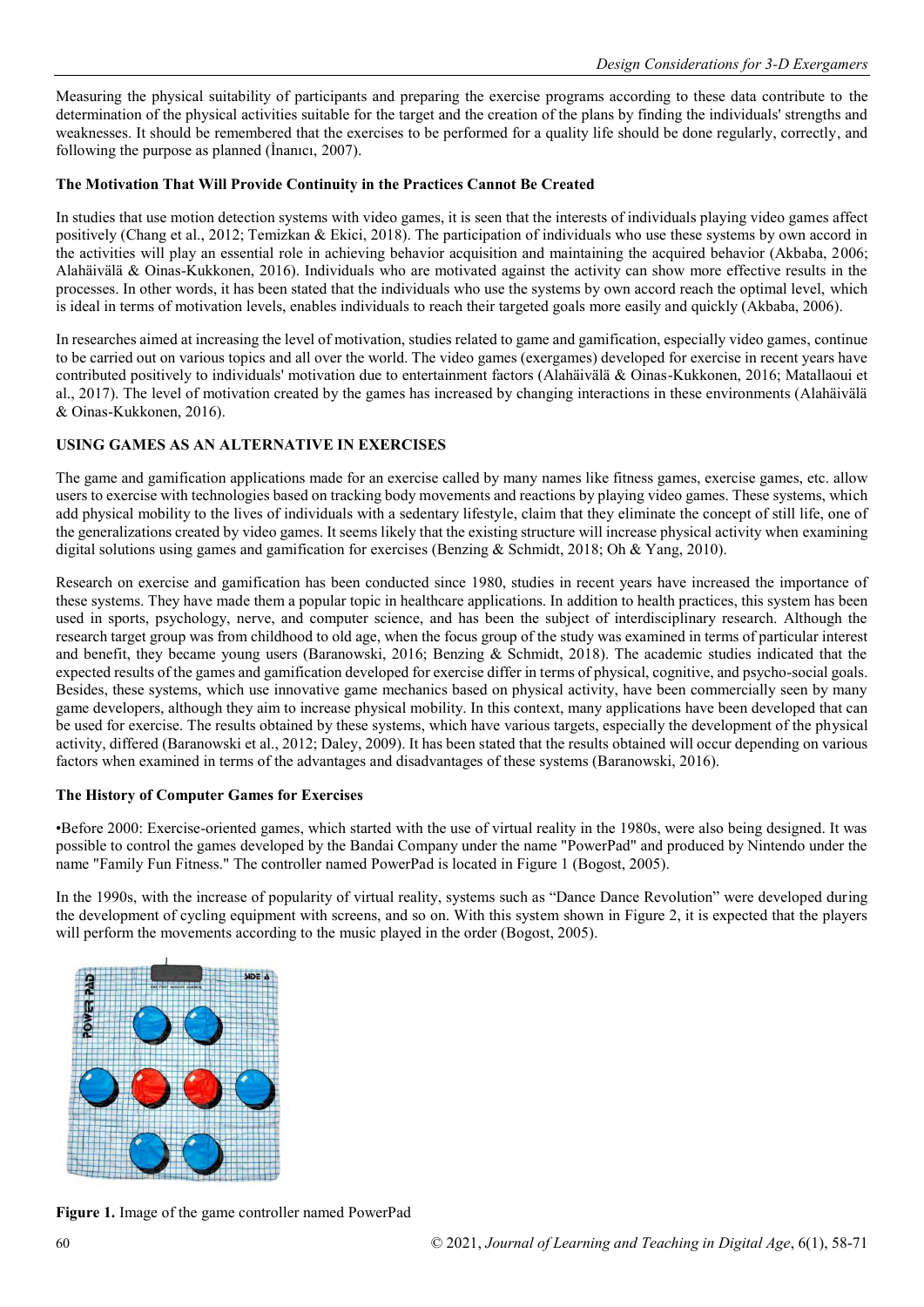# *B. S. Pamukcu & H. Çakır*



**Figure 2.** Image of the game controller named Dance Dance Revolution

•2000 - 2010: In 2006, Nintendo entered the market with "Wii Fit," "Wii Balance Board," and "Wii Remote." However, many companies have developed controls for exercise to use in-game consoles (Bogost, 2005). Camera-assisted motion sensors, footpads, and exercise bikes are some of these controls (Sinclair, Hingston, & Masek., 2007; Stach, Graham, Brehmer, & Hollatz, 2009).

•After 2010: With the release of Microsoft's Kinect® motion sensor used with Xbox, the number of games developed in this area has increased. With the use of augmented reality applications with mobile devices at the same time, the popularity of games that support exercise has increased (Bogost, 2005). Examples of these systems are Pokémon GO and the Yourself!Fitness (in Figure 3).





# **RESEARCHES ON THREE-DIMENSIONAL GAMES USED IN EXERCISE PROCESSES**

Whitehead et al., in 2010, developed a video game with eight movements for an immobile lifestyle causing many diseases such as diabetes and heart diseases as well as obesity, which is a cause of early death and tested with fourteen participants in their studies. This game has been compared with video games for energy expenditure on the market under the titles of entertainment, energy consumption, and heart rhythm. The obtained results showed that the developed study was more effective than other software available in the market. Still, the researchers said that long-term research should be done to provide more precise results. Besides, it was stated that individuals' game preferences affect the outcome in these studies (Whitehead, Johnston, Nixon, & Welch, 2010).

Staiano and Calvert (2011b), examined whether three-dimensional games used for exercise serve their real purposes on the effects of these systems on body health. Studies conducted using these systems were reviewed, and according to the data obtained, it was mention that the studies with externally used equipment should be continued for the health data collected with these devices to be more valid and reliable (Staiano & Calvert, 2011b). In a different study by Staiano and Calvert (2011a), it was examined whether the gains obtained from the games played for exercise were transferred physically, socially, and cognitively. When the studies conducted are considered, the data collected have shown that the results are positive even though they can be transferred limitedly (Staiano & Calvert, 2011a).

Sinclair et al. (2007) researched how to adapt the principles of sports science to today's technologies and what should be considered in exercises to ensure effectiveness in this research, which provides design suggestions for the use of three-dimensional games to be used for exercise purposes. He stated that indicates that the most crucial factor is to keep the users connected to the system while supporting the exercise, and the follow-up process is also essential in the study (Sinclair et al., 2007).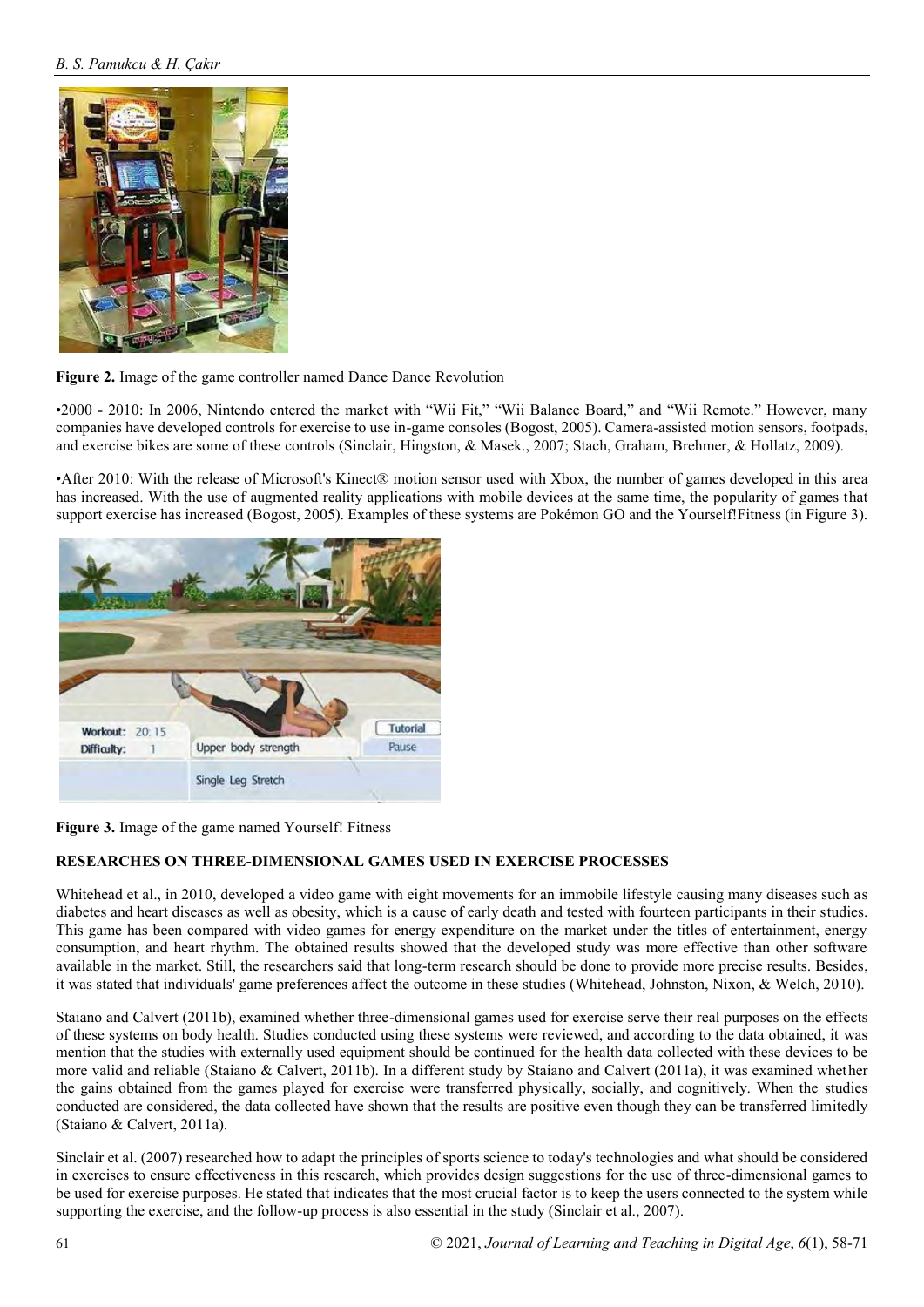Peng et al. (2011), in a meta-analysis study on the effects of three-dimensional games for exercise purposes, researches were identified and analyzed according to specific keywords in the research published between 1995 and 2010. The study that examines the concepts of heart rhythm, oxygen consumption, and energy consumption according to exercise type, player age, and weight of the player concluded that the use of these systems had positive effects. This system would be appropriate for moderate-intensity exercises (Peng, Lin, & Crouse,2011).

Kosse et al. (2011) collected and analyzed data before, during, and after the study of nine healthy elderly individuals who played a digital exercise game to perform a balance exercise for six weeks. Although no significant differences were observed, the results were found to increase positively (Kosse, Caljouw, Vuijk, J., & Lamoth, 2011).

Christison and Khan (2012) carried out using eight different exercise-oriented three-dimensional games selected by the researchers on forty-eight children between the ages of eight and sixteen in the research that attempts to gain behavior for a healthy life. As a result of their studies, it was seen that there was a positive change in behavior (Christison & Khan, 2012).

Brox et al. (2011) concluded that exercise games used in a study conducted by three-dimensional games for exercise in terms of their contribution to sociality and physical mobility in elderly individuals did not have any social contribution. Still, it is seen that exercise games contribute to physical movement. The reason for this result is stated as the fact that individuals have prejudices due to their age-related to informatics and not to adopt the concept of socializing with these systems (Brox, Luque, Evertsen, & Hernández, 2011).

In their studies, Demir and Akın (2018) examined the effects of balance training for the static balance development of six-year-old children playing a digital game for exercise by using a balance board in eight weeks. While the data obtained were observed that double-standing balance did not make a significant difference, the single-standing balance made a significant difference. Active video games were seen as an alternative solution for balance exercises for six years old group participants (Demir & Akın, 2018).

Chang, Chen, and Huang (2011) selected two students with disabilities as the study group in Kinect® based on physical therapy and rehabilitation plans. The ages of these students studying in public schools are sixteen and seventeen. The results of this study using a system called Kinerehab have been found to contribute positively to both students' motivations (Chang, Chen, & Huang,  $2011$ ).

Geurts (2011) aimed to develop a system to be used in the physical therapy process using existing input devices such as motion detection equipment in his study. Four mini-games, specially prepared for individuals with physical disabilities, have been implemented within this study's scope. The development process took place in eighteen months, with seven field experts. Twentyone participants with various physical disabilities took part in the application of the developed products. It sheds light on how the applications developed in the research should be carried out step by step in other future studies (Geurts et al., 2011).

Chang et al. (2012) compared the OptiTrack and Kinect® systems in their study to measure the success of various technologies with the use of technology in physical therapy. In the research conducted with the game-based rehabilitation application, the low-budget Kinect® system was found to be as successful as the high-budget OptiTrack. As a result of the study, it was stated that these systems could be used in rehabilitation treatment both in clinics and at home (Chang et al., 2012).

Chang, Han, and Tsai (2013) conducted procedures for treating patients with cerebral palsy using a Kinect®-based system in their study. Two fourteen-year-old students with cerebral palsy attended this study. There are three movements in the application. These are determined as raising the hand, extending the hand forward, and closing the mouth with the hand. As a result of these processes, although the number of tasks which they achieved by both participants was low, there was a definite increase in their motivation for treatment (Chang, Han, & Tsai, 2013).

If we summarize the research results in the scope of the data obtained; while the studies stated that exercise is of great importance for human health, they also mentioned that the activities should be carried out in a correct and controlled manner. In this context, research has conducted using various technologies to gain the habit of exercising and awareness of healthy living. The results obtained using technology generally provided positive benefits to the participants' exercise consciousness and exercise outcomes.

The vast majority of studies using three-dimensional games for a healthy life are directed towards a specially defined disease type. The number of studies conducted to gain awareness of healthy living is less than the studies conducted to treat a particular disease. Since researchers perform the studies in the health sciences in general, ready-made systems in the market are used rather than threedimensional games suitable for the purpose.

Since most of the applications in the literature are carried out with existing games, the model that will be needed in the design and development processes of specially designed exercise games should be revealed. In this context, game development models and gamification concepts thought to be appropriate should examine.

According to the data obtained in the research on all exercises performed using a three-dimensional game, it was observed that the users' developments need to follow. It should also note that analysis processes and monitoring of these processes are essential as well as measuring devices.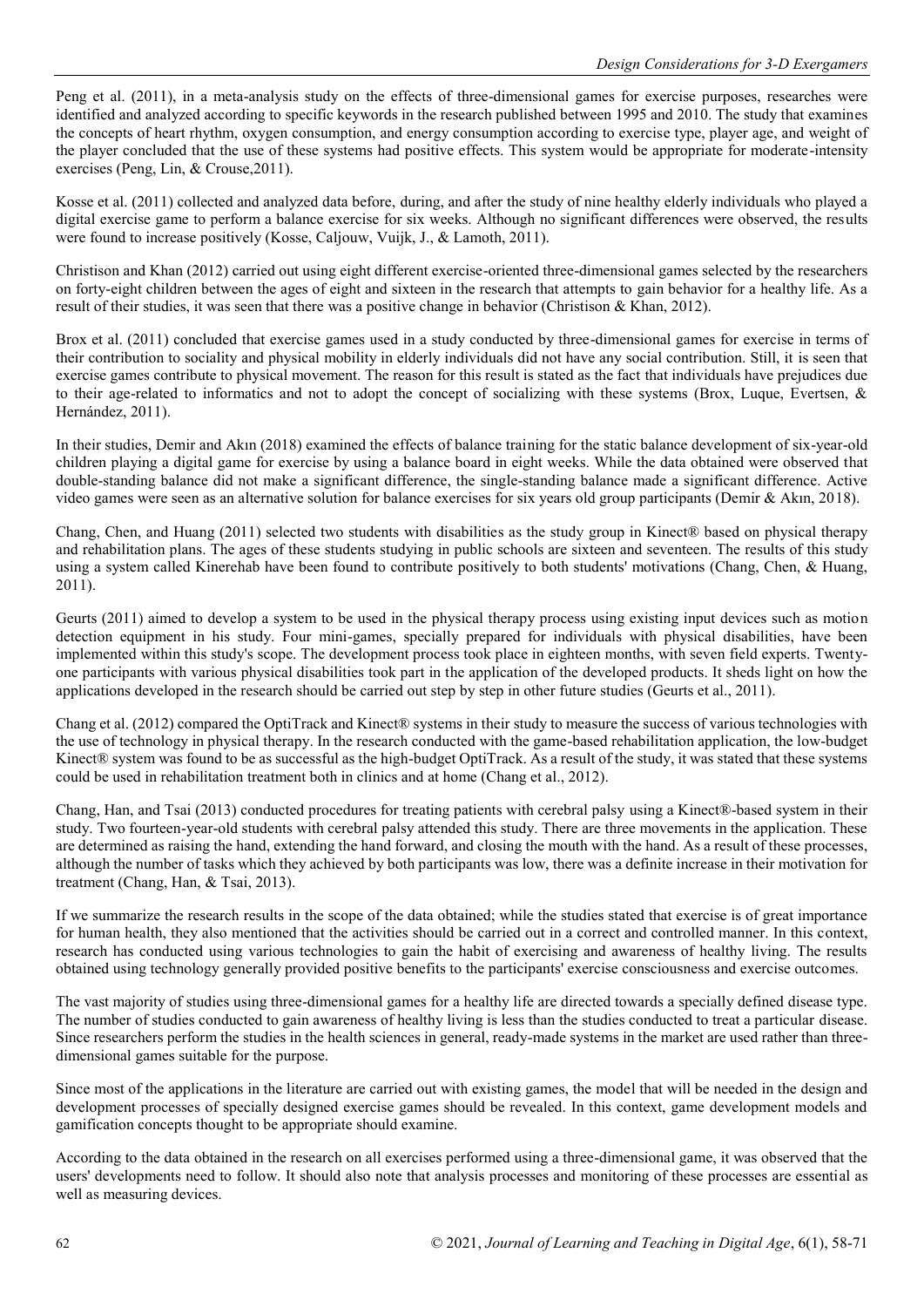# **ELEMENTS OF GAMIFICATION**

Gamification is defined as the use of techniques in game design in non-game concepts (Kapp, 2012; Marczewski, 2013). The gamification concept, which enables non-game ideas to be realized more interestingly, prioritizes the advantages of responsibility, efficiency, motivation, and behavior change (Marczewski, 2013). Game and gamification concepts have many standard features. Entertainment items in the games are also available in gamification. As in sports, using various technologies or having some limitations is also in the concept of gamification. The idea of gamification, which can be developed with different players and content, also includes the addictive features found in games from time to time (Kim, 2015). The fact that all these elements in the games are also included in the concept of gamification enables the participants to feel the game and adapt to the process more quickly (Yılmaz, 2015). Despite all these, gamification and games are different concepts (Kapp, 2012). Gamification elements hierarchy consists of dynamics, mechanics, and components. (Werbach & Hunter, 2015).

### **Dynamics**

The dynamics that target gaining motivation by using storytelling and social interaction are composed of elements such as limitations, emotions, storytelling, progress, and inter-player relationships (Werbach & Hunter, 2015; Yılmaz, 2015).

•**Storytelling:** The most common method used for sharing information in many cultures is the use of storytelling. The correct adjustment of the story's fiction appeals to the deepest emotions of the listener, while also contributing to remember the story. Using real-world examples in stories increases the attraction and contributes to the success of the results (Kapp, 2013).

**•Relations:** In this process, where player status is defined, the player profiles must analyze correctly, and the relationships between the players must be determined. This process can have a single-user competitive structure and a relationship based on multi-user friendship, competition, or social interactions (Güler & Güler, 2015; Lehdonvirta, 2009).

**•Rules:** In gamification, limiting participants' freedom takes place by rules (Şahin et al., 2017). The application of time restriction in reaching the target of the user can be given as an example (Robson, Plangger, Kietzmann, McCarthy, & Pitt, 2015).

**•Goals:** Even though there is no winner in the gamification process, as in games, the goals to be reached must be clearly and understandably explained in the orientation processes (Dorling & McCaffery, 2012; Yılmaz, 2015). In a scenario where the goal is to collect ten apples, participant's behavior, which is expected, is to collect apples, and the result is clearly stated as collecting ten apples (Robson et al., 2015).

### **Mechanics**

Mechanics are tools that enable motivation and interest to increase by allowing components that use elements such as luck, reward, and tour. (Werbach & Hunter, 2015; Yılmaz, 2015). Game mechanics luck factor, challenge, contest, team, feedback, reward, resource collection, interaction, rank, winning status, status, etc., contains the components (Kim, 2015; Yılmaz, 2015). These components' ability to develop a game allows categorization as game mechanics (Sezgin, Bozkurt, Yılmaz, & Van Der Linden, 2018).

•**Luck Factor:** Luck or randomness is one of the most difficult mechanics to estimate gamification. Using the dice in the created story can be shown as an example of the use of the luck factor (Sillaots, 2014).

**•Challenge:** This element is a promise made by the player in a nutshell. A goal is set by challenge and is expected to be completed (Yılmaz, 2015). An example of this is to perform the defined tasks alone with the promise given by the player (Gil, Cantador, & Marczewski, 2015).

**•Competition:** The concept of competition, whose success outcomes are defined as a previously described process, is the participants' struggle according to one or more items (Maan, 2013).

**•Team:** It is a mechanic requiring the participants to work together as a team with the feeling of working together in the process of achieving the goals and contains many sociological features (Birant, 2014).

**•Feedback:** Feedback is used to notify participants of the progress or failures in the scenario in which they are located. Although the timing of the feedback varies between studies, the ideal is to provide feedback when needed (Passos, Medeiros, Neto, & Clua, 2011).

**•Source:** Money, food, etc. needed in daily life during the gamification process. By collecting items, it can be ensured that they are used for various purposes in the process. It is a source of gaining that is used in three-dimensional gamification (Yılmaz, 2015).

**•Interactions:** The interactions, which can be defined as the market place in gamification, allow the resources obtained to be traded between the players within the framework of a rule (Utterheim & Sundberg, 2019; Yılmaz, 2015).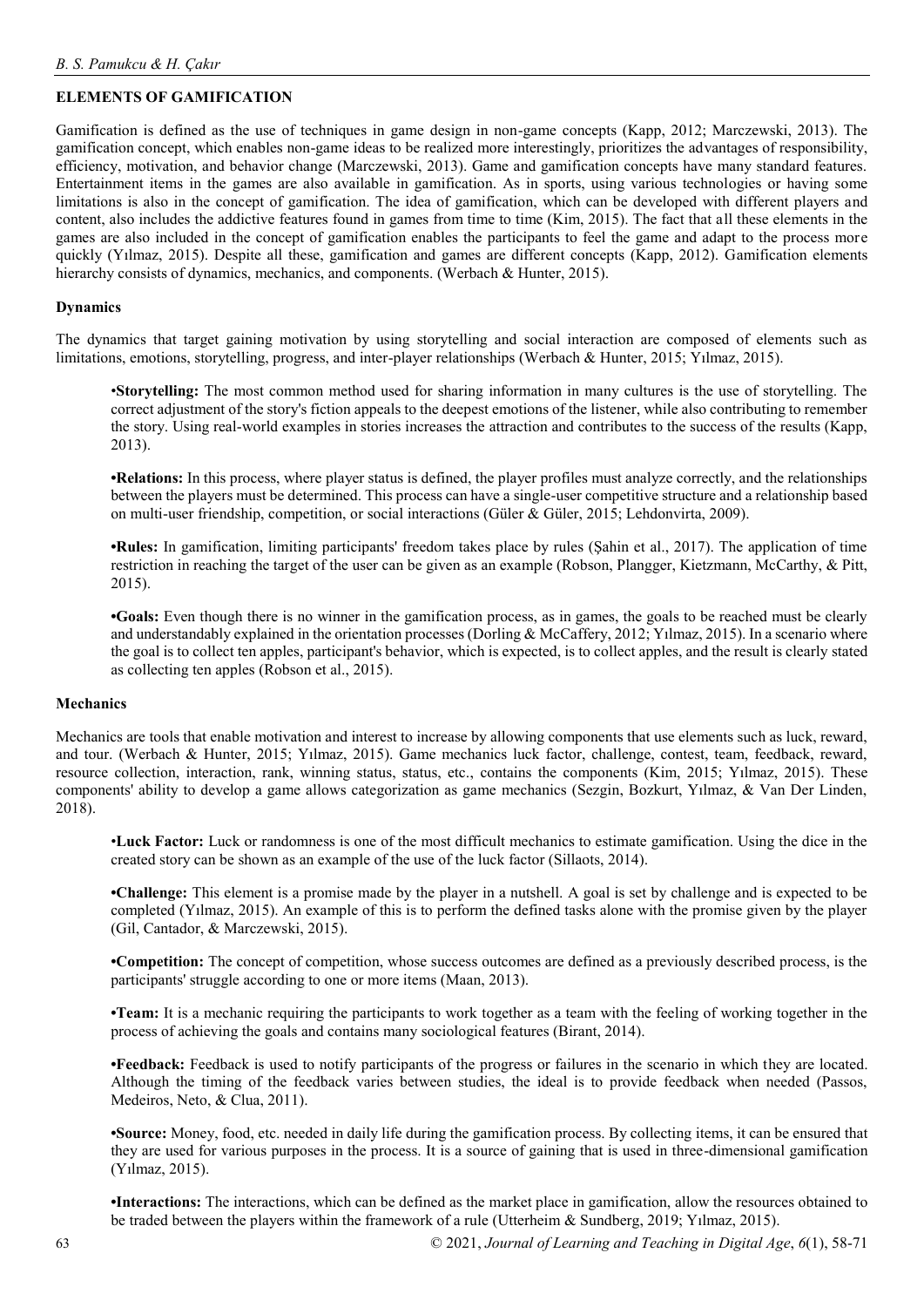**•Sequence:** This means that the participants can interact with a shorter but more frequent period and involve them in the process with a specific sequence or time constraint in certain periods (Göschlberger & Bruck, 2017; Yılmaz, 2015).

**•Winning:** The points that the participants deserve in the process, etc., provide feedback on the progress they have achieved with the items (Bartel & Hagel, 2016).

### **Components**

The components that the end-user can directly interact with are; Achievements, badges, fighting, collections, rewarding, content opening, social graphics, team, winning status, leaderboard, player level, points, tasks, and virtual savings (Karataş, 2014; Yılmaz, 2015).

**•Avatar:** Avatar, which is considered as profile pictures of the players in their environment, allows the individual to internalize himself within the system (Karataş, 2014; Yılmaz, 2015). The fact that players adopt avatars that they can choose or customize according to their wishes from a selection pool increases their interest in the system (Kuramoto, Ishibashi, Yamamoto, & Tsujino, 2013; Light & Pierson, 2014). For example, in their research, Kuramoto et al. (2013) developed a system that allows users to establish their avatars as they stand in public transportation. At the end of the research, it was discussed that the participants preferred to stand to improve their avatars and that their motivation increased during their action (Kuramoto et al., 2013).

**•Rewards:** Gamification is a concept that is fully synchronized with the reward component. The reward component has been used to gain behavior in many areas from past to present. Taking steps to increase intrinsic motivation instead of extrinsic motivation during this component provides more opportunities for behavioral gain. For example, in some hybrid cars, the driver's contribution to nature is shown on the vehicle screen due to brake and gas pressures. Participants changed their way of driving their vehicles over time to contribute to the environment and reach the visual target on the screen (Nicholson, 2015).

**•Score:** The score, which is one of the most classic and most used game mechanics with numerical data, shows the current status of the players (Karataş, 2014; Yılmaz, 2015). The score system directly related to the participant's motivation is also associated with components that indirectly include the leaderboard, level, progress, etc. (Mekler, Brühlmann, Opwis, & Tuch, 2013). With the scores used in gamification, the participants can see their current status statistically, and at the same time, they can receive badges, avatars, etc., with these scores. They can also access other gamification components (Light & Pierson, 2014). The number of likes, number of followers, etc., in social networks can be given as an example of the use of score in-game mechanics (Yılmaz, 2015).

**•Badges:** The badges that are used as an alternative to rewards and goals and obtained according to the tasks completed by the participants are images that symbolize the success of the players. Badges, one of the most used topics in gamification research, are visible in the participants' systems according to the setup and goals of the process (Hamari, 2017).

**•Leadership:** One of the most used components in games and gamification, the leadership chart is used within the scope of design principles such as competition and cooperation, and being visible in the social environment. The leadership table, which is a visual representation of the users' developments according to the badges and scores obtained by the users, reflects the performances of the participants according to the other users (Dicheva, Dichev, Agre, & Angelova, 2015). It can contribute to motivation when the leadership table is constructed correctly, and when added randomly, it can turn into a structure that can be demotivating to the users. According to the setup of the system, a leaderboard can be created between friends and/or all users. During the preparation of the leadership table, all possibilities should be examined. They should be prevented from being demotivating to by providing feedback to the user according to their situation (Yılmaz, 2015).

**•Level and Progress:** One of the experiences that users experience in their fiction is that they are directed towards targets that will push their existing abilities more and depending on their level of development and see their current status in the process (Birant, 2014).

**•Tasks:** The tasks defined as the goals that the participants have to complete within the gamification fiction can contribute to the participants' motivation when presented to the participants in a transparent manner. A clear introduction of the tasks, the presentation of the results in case of completion of the objectives, and the importance of the steps required to achieve the goal should be used to ensure transparency (Sailer, Hense, Mandl, & Klevers, 2014).

### **GAME DEVELOPMENT MODELS**

The input-process-output game model and experiential game model, which are thought to be used in the game development process for exercise, are examined under this title.

### **Input-Process-Output Game Model**

64 © 2021, *Journal of Learning and Teaching in Digital Age*, 6(1), 58-71 The model Garris, Ahlers, and Driskell (2002) developed for gaming learning have targets for providing permanence in the motivation of the users and creating learning outcomes by supporting the game and learning elements with feedback to user decisions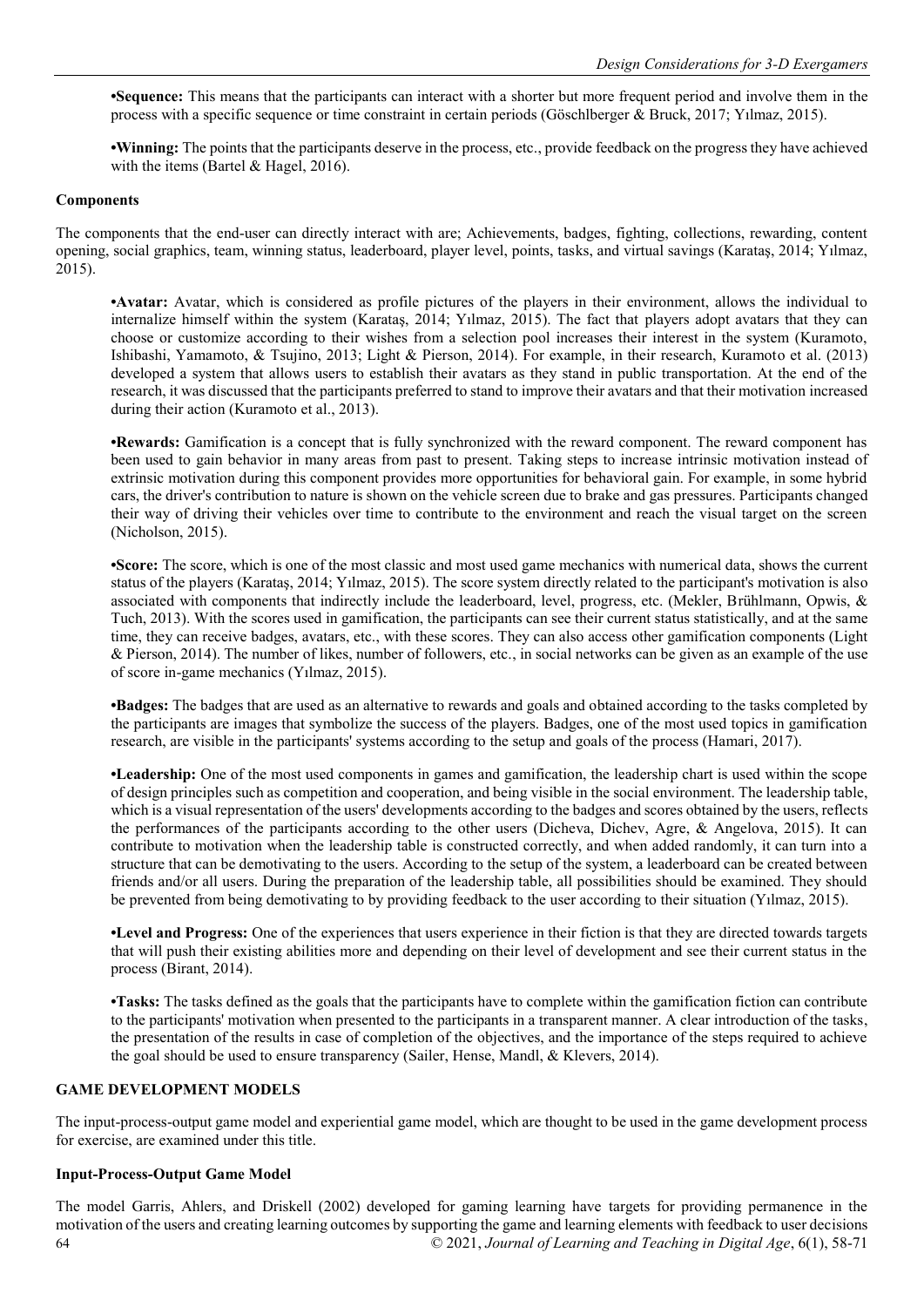and behaviors within the game cycle. This model does not imply that all participants learn the same or have the same learning outcomes due to the individual differences of the users in the game cycle. Still, it has been emphasized that active participation and the presence of learning supporting elements can create a productive learning environment (Garris, Ahlers & Driskell, 2002). The Input-Process-Output game model is located in Figure 4.



**Figure 4.** Input-Process-Output Game Model

## **Experiential Game Model**

This model, which consists of a game and design cycle, can be used to develop all types of games, especially educational games. The model emphasizes the importance of loops in the game designs, such as difficulties that match the player's skill level, clearly stated goals, clear feedback, focused attention usability, control over the game. Direct experiences in the game are explained through cyclical processes. This system, which is compared to the human heart and vascular structure as a working principle, provides the opportunity to increase the participants' continuity in the games with its easy playability, clear goals, and definitive feedback (Kiili, 2005). The Experiential game model is located in Figure 5.



**Figure 5.** Experiential Game Model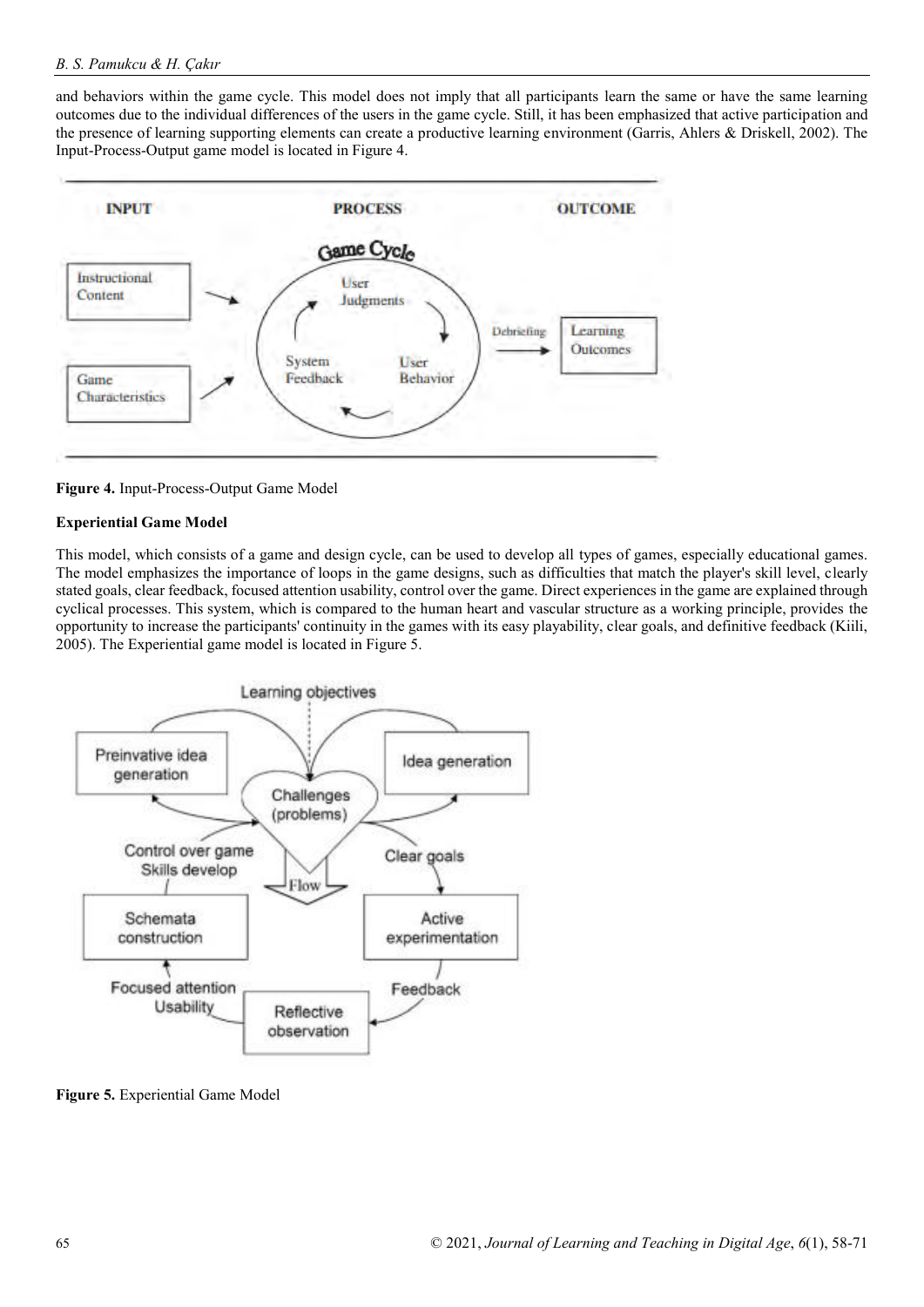### **DEVELOPMENT A MODEL OF THREE-DIMENSIONAL GAMES USED IN EXERCISE PROCESSES**

When the current data are examined, individuals need to take all their precautions in the initial protection period, which is one of the three periods called the pre-disease period to gain healthy living behaviors (Bilir, 2007).

The researches emphasized that the most active life among individuals, which is one of the needs of this behavior, is the most important. Although this situation is not how the individuals participating in the research think, in terms of its indirect benefits, it can be accepted as correct. Although experts state that different situations are depending on the physical fitness of individuals, they generally emphasize that at least thirty minutes of physical activity per day have significant benefits (Akyol, Bilgiç, et al., 2008; Blair et al., 2004; Fulton et al., 2004). In this context, taking steps to prevent sedentary life will contribute positively to the health of individuals (İlhan, 2010).

Performing exercises regularly and adequately will help individuals achieve positive results directly and indirectly. Considering the physical fitness of individuals in determining the goal positively affects the measurement of success and the validity of the exercise program (Akyol, Bilgiç, et al., 2008). Creating special exercise training programs for users and providing expert support is one of the crucial factors in achieving the purpose of the designed exercise as well as the sub-criteria in the evaluation of the organizations giving exercise services (Akgül, Sarol, & Gürbüz, 2009; Aydin & Yaşartürk, 2017). It is necessary to get expert support in creating exercise programs suitable for individuals (Baltacı & Düzgün, 2008). Exercises that are not designed by the purpose can cause a feeling of failure due to the pressure on individuals and can lead to loss of motivation and adverse effects in the habit acquisition process (Aydin & Yaşartürk, 2017; Baltacı, 2008).

Even if it is planned following the purpose, the absence of motivating elements in the exercises may cause the exercise habit to be negatively affected (Fried et al., 2004; Tai, Gould, & Iliffe, 1997). Some of the items that motivate the participants in the exercise processes are gamification items such as awards, badges, points (Tóth & Lógó, 2018). The devices used in the measurement of the exercises and the follow-up of the individuals' development contribute to the motivation of the participants in addition to their intended use (Bradley et al., 2015). Consider all data about the problem, exercise systems using game and gamification have been examined in the research, it has been observed that using these systems with objective measurement tools contributes to achieving positive results (Sinclair et al., 2007). In this case, because individuals do not reach their goals due to the inability to offer adaptable or customizable exercise programs according to the physical fitness of individuals, the systems which digitalized for exercise used with games and gamification can cause motivation decline.

In addition to all these items, there is no difference between the exercises performed in the home environment and the group exercises in terms of the participants' commitment to the exercise (King, Haskell, Taylor, Kraemer, & DeBusk, 1991). Since similar games show the same results in the games developed for exercise, it may allow these systems to reach more participants in the home environment (Mat Rosly, Mat Rosly, Davis Oam, Husain, & Hasnan, 2017; van Diest, 2016).

According to the data obtained in this context, the need to develop the system, which has the following features, has emerged:

- •Creating user-specific exercise training programs
- •Carrying game and gamification elements
- •Providing expert support in determining exercise games
- •Has tools rich in measuring and evaluating physical activities
- •Giving feedback about short and long term user performance
- •Can be used in the home environment

There are some similarities when the game development models which are chosen by researchers compared with the needs of threedimensional games for exercise. At the same time, there are some missing items on that game development models.

When the input-process-output and experiential game models are analyzed, it aimed that to find the game elements, create motivation, and ensure continuity (Garris, Ahlers & Driskell, 2002; Kiili, 2005). These features are similar to the characteristic features of the mentioned models in terms of carrying the game elements to be used in the research and giving feedback on user performance.

It reported that providing technical support to the user in the developed games may produce more effective results (Garris, Ahlers & Driskell, 2002). This item has similarities to the ability to provide expert support in determining exercise games. And adjusting the games for user goals is similar to the feature of creating user-specific exercise training programs in the experiential game model (Kiili, 2005).

Besides other items that are not included in the existing models but are needed in the model to be used in the development process are the tools that are rich in measuring and evaluating physical activities and can be used in the home environment. Use in the home environment is created by the nature of digital games. The model designed by researchers will be ready to be used using objective measurement tools as measuring physical activities and evaluating.

### **CONCLUSION**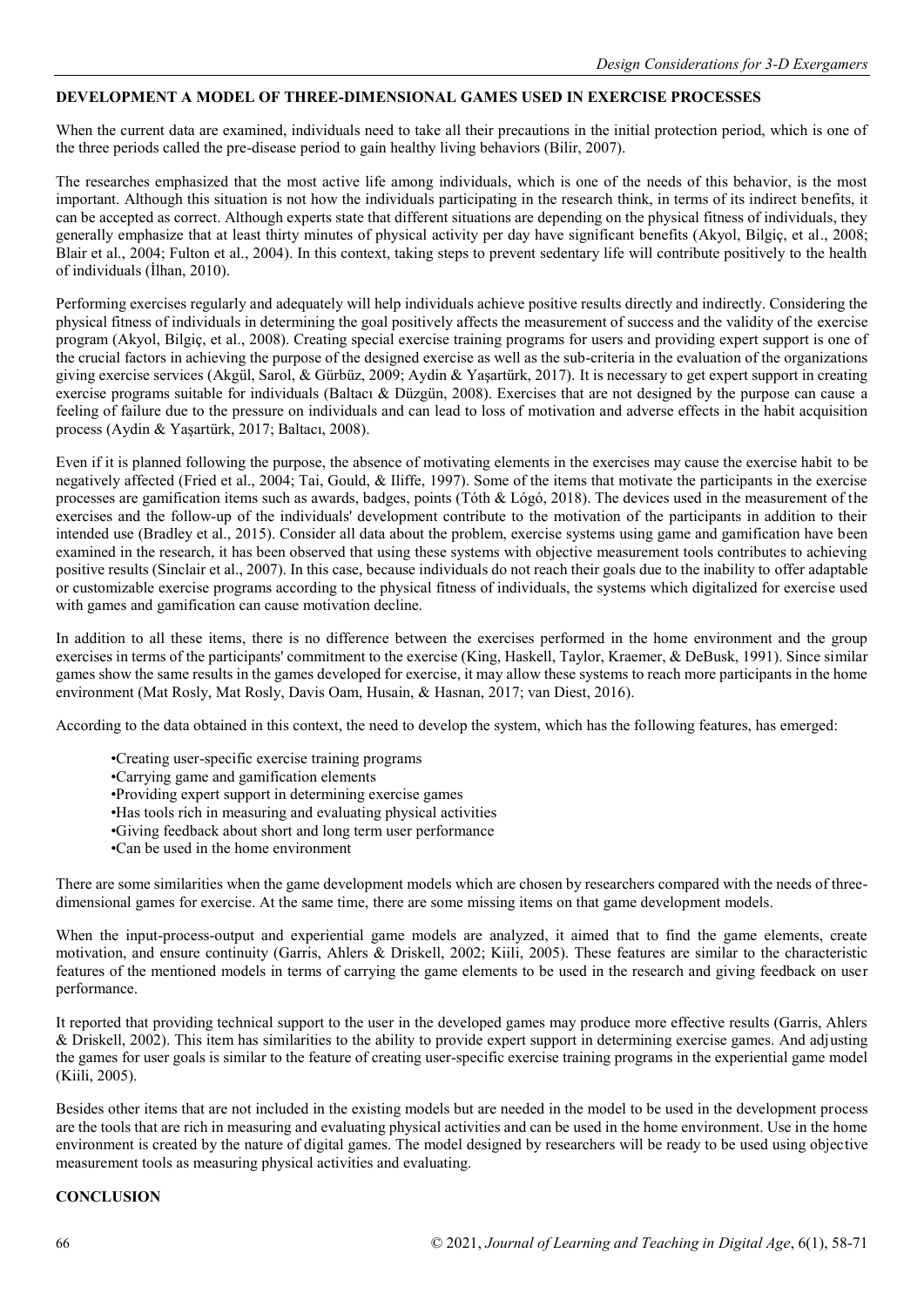Three-dimensional games for exercise, which developed to provide healthy living awareness, should have some features. These are: offering individuals the necessary activities for a healthy life under the supervision of a specialist, in a customizable and traceable way, and includes practices that can motivate individuals to keep them active in the system. The finding of these features plays a significant role in gaining awareness of healthy living (Göbel et al., 2010). Three-dimensional games are generally used in health education and used effectively in the regression of many diseases and even in preventing diseases (Wiemeyer, 2010). In applications developed on the subject of health, it is needed to be designed especially for monitoring long-term activities (Larsen, Schou, Lund, & Langberg, 2013). The fact that the majority of three-dimensional games for exercise in the literature are ready-made games and the numerical scarcity of research on the elements that should be considered in the development of three-dimensional games for exercise made the inevitability of this research.

When the game development models that can use in the three-dimensional game development process are examined, there was no solution has been found to meet the needs (Garris, Ahlers & Driskell, 2002; Kiili, 2005). Consequently, a new development model has been created by referencing the related features of input-process-output and experiential game models for use in exercise games. This research will also contribute to the emergence of the model to be followed in the development of three-dimensional games for exercise.

# **REFERENCES**

Akbaba, S. (2006). Eğitimde motivasyon. *Atatürk Üniversitesi Kazım Karabekir Eğitim Fakültesi Dergisi, 13*, 343-361.

Akbayrak, T., Kaya, S., & Tedavi, F. (2008). *Gebelik ve egzersiz*. Hacettepe Üniversitesi Sağlık Bilimleri Fakültesi, Fizik Tedavi Ve Rehabilitasyon Bölümü Klasmat Matbaası, Ankara.

Akgül, B. M., Sarol, H., & Gürbüz, B. (2009). Rekreasyonel amaçlı hizmet veren spor işletmelerinin hizmet kalitesinin belirlenmesi. *Gazi Beden Eğitimi ve Spor Bilimleri Dergisi, 14*(3), 33-39.

Akyol, A., Bilgiç, P., & Ersoy, G. (2008). *Fiziksel Aktivite, Beslenme ve Sağlıklı Yaşam*. Ankara: Klasmat Matbaacılık.

Alahäivälä, T., & Oinas-Kukkonen, H. (2016). Understanding persuasion contexts in health gamification: A systematic analysis of gamified health behavior change support systems literature. *International journal of medical informatics, 96*, 62-70.

Aydin, İ., & Yaşartürk, F. (2017). Fitnes Katılımcıların Rekreasyonel Etkinliklere Yönelik Motivasyon Düzeylerinin Çeşitli Değişkenlere Göre İncelenmesi. *Uluslararası Kültürel ve Sosyal Araştırmalar Dergisi (UKSAD), 3*(Special Issue 2), 142-152.

Bailey, R. (2006). Physical education and sport in schools: A review of benefits and outcomes. *Journal of school health, 76*(8), 397- 401.

Baltacı, G. (2008). *Obezite ve egzersiz*. Sağlık Bakanlığı Yayınları, Ankara(730).

Baltacı, G., & Düzgün, İ. (2008). *Adolesan ve Egzersiz.* Sağlık Bakanlığı Yayın(730).

Baranowski, T. (2016). *Exergaming: Hope for future physical activity? or blight on mankind*? *Journal of Sport and Health Science, 6*(1), 44.

Baranowski, T., Abdelsamad, D., Baranowski, J., O'Connor, T., Thompson, D., Barnett, A., Chen, T. (2012). Impact of an Active Video Game on Healthy Children's Physical Activity. *Pediatrics, 129*(3), 636-642.

Bartel, A., & Hagel, G. (2016). Gamifying the learning of design patterns in software engineering education. *Paper presented at the 2016 IEEE Global Engineering Education Conference (EDUCON)*.

Benzing, V., & Schmidt, M. (2018). Exergaming for Children and Adolescents: Strengths, Weaknesses, Opportunities and Threats. *Journal of clinical medicine, 7*(11), 422.

Bilir, N. (2007). *Sağlığın Korunması. Yaşlılıkta Kaliteli Yaşam*. Ankara: HÜ Geriatrik Bilimler Araştırma ve Uygulama Merkezi.

Birant, K. U. (2014). *Öğrenci Oryantasyonunda Web Portalı temelli Oyunlaştırma Önerisi*. XIX. Türkiye'de İnternet Konferansı, 27-29.

Blair, S. N., LaMonte, M. J., & Nichaman, M. Z. (2004). The evolution of physical activity recommendations: how much is enough? *The American journal of clinical nutrition, 79*(5), 913-920.

Bogost, I. (2005). *The rhetoric of exergaming*. Proceedings of the Digital Arts and Cultures (DAC).

Bradley, J., O'Neill, B., Kent, L., Hulzebos, E., Arets, B., Hebestreit, H., Bradley, J. (2015). Physical activity assessment in cystic fibrosis: a position statement. *Journal of Cystic Fibrosis, 14*(6), 25-32.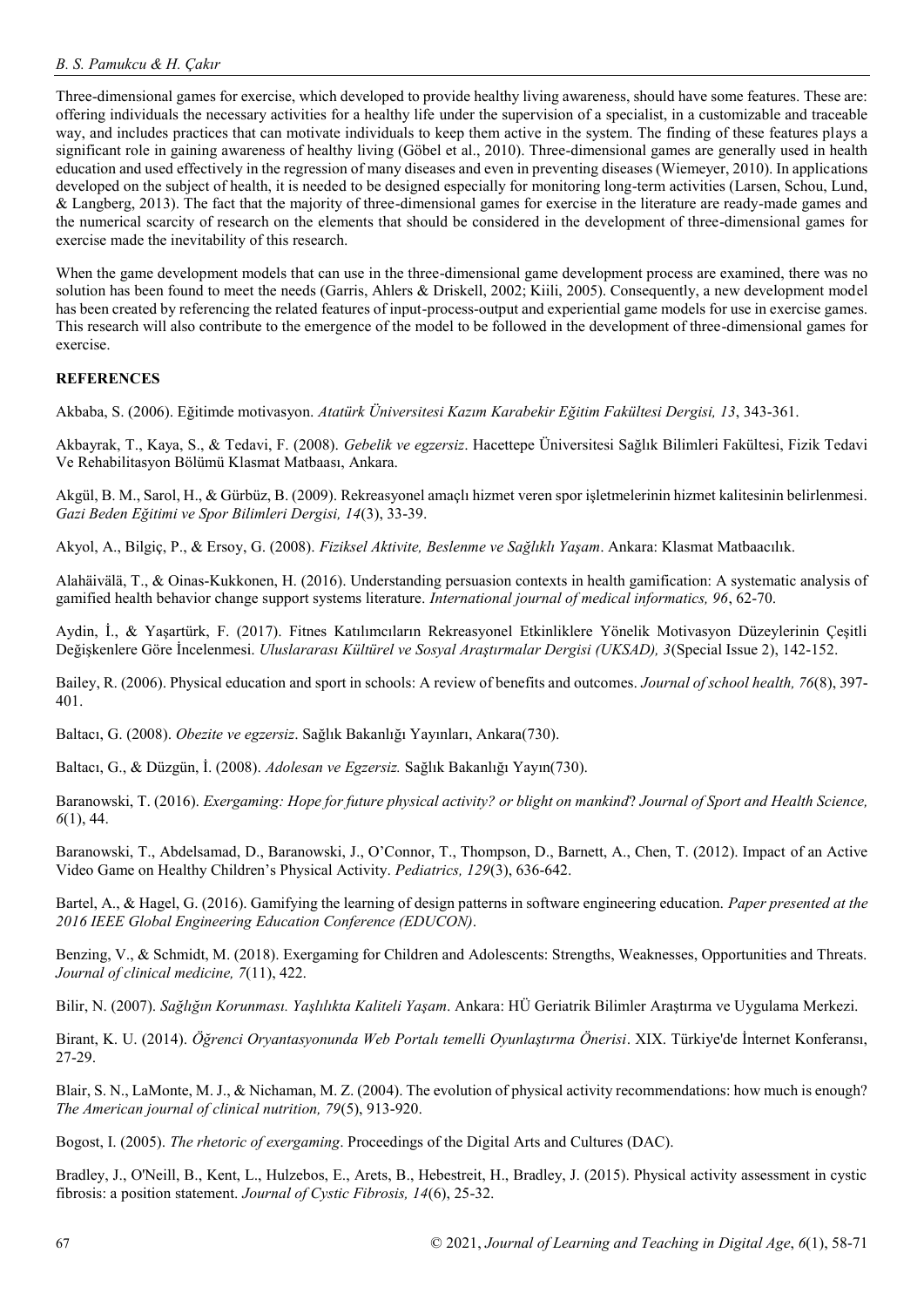Bronner, S., Pinsker, R., & Noah, J. A. (2015). Physiological and psychophysiological responses in experienced players while playing different dance exer-games. *Computers in Human Behavior, 51*, 34-41.

Brox, E., Luque, L. F., Evertsen, G. J., & Hernández, J. E. G. (2011). Exergames for elderly: Social exergames to persuade seniors to increase physical activity. *Paper presented at the 2011 5th International Conference on Pervasive Computing Technologies for Healthcare (PervasiveHealth) and Workshops, (pp. 546-549).* Dublin, Ireland.

Bulut, S. (2013). Sağlıkta sosyal bir belirleyici: Fiziksel aktivite. *Turkish Bulletin of Hygiene & Experimental Biology/Türk Hijyen ve Deneysel Biyoloji, 70*(4), 205-214.

Caspersen, C. J., Powell, K. E., & Christenson, G. M. (1985). Physical activity, exercise, and physical fitness: definitions and distinctions for health-related research. *Public health reports, 100*(2), 126.

Chang, C.-Y., Lange, B., Zhang, M., Koenig, S., Requejo, P., Somboon, N., Rizzo, A. A. (2012). Towards Pervasive Physical Rehabilitation Using Microsoft Kinect. *Paper presented at the Pervasive Computing Technologies for Healthcare (PervasiveHealth)*, San Diego, California, United States.

Chang, Y.-J., Chen, S.-F., & Huang, J.-D. (2011). A Kinect-based system for physical rehabilitation: A pilot study for young adults with motor disabilities. *Research in developmental disabilities, 32*(6), 2566-2570.

Chang, Y.-J., Han, W.-Y., & Tsai, Y.-C. (2013). A Kinect-based upper limb rehabilitation system to assist people with cerebral palsy. *Research in developmental disabilities, 34*(11), 3654-3659.

Christison, A., & Khan, H. A. (2012). Exergaming for health: a community-based pediatric weight management program using active video gaming. *Clin Pediatr (Phila), 51*(4), 382-388.

Daley, A. J. (2009). Can Exergaming Contribute to Improving Physical Activity Levels and Health Outcomes in Children? *Pediatrics, 124*(2), 763-771.

Demir, A., & Akın, M. (2018). Examining the effects of active video games and balance training on static balance in 6 years old children 6 yaş grubu çocuklarda aktif video oyunları ve denge antrenmanlarının statik dengeye etkisinin incelenmesi. *Journal of Human Sciences, 15*(4), 2376-2386.

Dicheva, D., Dichev, C., Agre, G., & Angelova, G. (2015). Gamification in education: A systematic mapping study. *Educational Technology & Society, 18*(3), 75-88.

Dorling, A., & McCaffery, F. (2012, May). The gamification of SPICE. *In International Conference on Software Process Improvement and Capability Determination (pp. 295-301).* Springer, Berlin, Heidelberg.

Felix, M., & Tmeson, G. (2017). Ölçme, Ders ve Program Değerlendirmeleri (M. Yararcan, Trans.). In J. P. Winnick (Ed.), *Uyarlanmış Beden Eğitimi ve Spor (Vol. 5. Baskı):* Ekin Kitap Spor ve Turizm Yayınları.

Frank-Stromborg, M., & Olsen, S. (2004). *Instruments for clinical health-care research*. Sudbury: Jones and Bartlett Publishers.

Fried, L. P., Carlson, M. C., Freedman, M., Frick, K. D., Glass, T. A., Hill, J., Tielsch, J. (2004). A social model for health promotion for an aging population: initial evidence on the Experience Corps model. *Journal of Urban Health, 81*(1), 64-78.

Fulton, J. E., Garg, M., Galuska, D. A., Rattay, K. T., & Caspersen, C. J. (2004). Public health and clinical recommendations for physical activity and physical fitness. *Sports Medicine, 34*(9), 581-599.

Garris, R., Ahlers, R., & Driskell, J. E. (2002). Games, motivation, and learning: A research and practice model. *Simulation & gaming, 33*(4), 441-467.

Geurts, L., Vanden Abeele, V., Husson, J., Windey, F., Van Overveldt, M., Annema, J. H., & Desmet, S. (2010, January). Digital games for physical therapy: fulfilling the need for calibration and adaptation. *In Proceedings of the fifth international conference on Tangible, embedded, and embodied interaction*, New York, NY, USA.

Gil, B., Cantador, I., & Marczewski, A. (2015). Validating gamification mechanics and player types in an e-learning environment. *In Design for Teaching and Learning in a Networked World (pp. 568-572)*: Springer.

Göbel, S., Hardy, S., Wendel, V., Mehm, F., & Steinmetz, R. (2010). Serious games for health: personalized exergames. *Paper presented at the Proceedings of the 18th ACM international conference on Multimedia, New York, NY, USA.* 

Göschlberger, B., & Bruck, P. A. (2017). Gamification in mobile and workplace integrated microlearning. *Paper presented at the Proceedings of the 19th International Conference on Information Integration and Web-based Applications & Services, (pp. 545- 552).*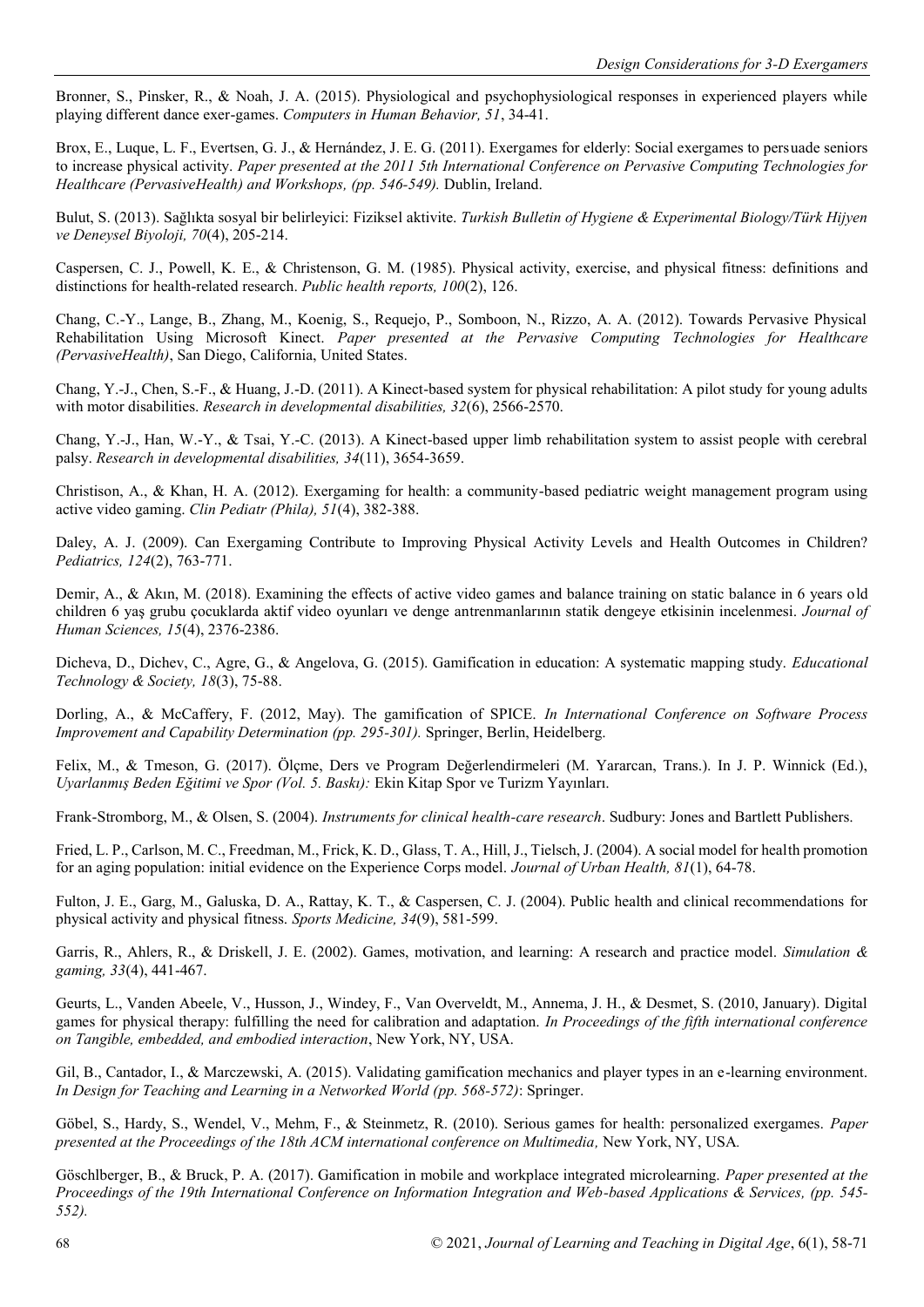Güler, C., & Güler, E. (2015). Çevrimiçi Öğrenme Ortamlarında Oyunlaştırma: Rozet Kullanımı. *Eğitim ve Öğretim Araştırmaları Dergisi, 4*(3), 125-130.

Hamari, J. (2017). Do badges increase user activity? A field experiment on the effects of gamification. *Computers in Human Behavior, 71*, 469-478.

Harrington, C. N., Hartley, J. Q., Mitzner, T. L., & Rogers, W. A. (2015). Assessing older adults' usability challenges using Kinectbased exergames. Paper presented at the International Conference on Human Aspects of IT for the Aged Population (pp. 488-499). Springer, Cham.

Hokanson, B. (2001). Digital image creation and analysis as a means to examine learning and cognition. *Paper presented at the International Conference on Cognitive Technology, (pp. 226-232).* Springer, Berlin, Heidelberg*.* 

Hokanson, B., & Miller, C. (2009). Role-based design: A contemporary framework for innovation and creativity in instructional design. *Educational Technology*, 21-28.

İlhan, L. (2010). Hareketsiz yaşamlar kültürü ve beraberinde getirdikleri. *Verimlilik Dergisi, 2010*(3), 195-210.

İnanıcı, F. (2007). *Yaşlılık Döneminde Fiziksel Aktivite. Yaşlılıkta Kaliteli Yaşam* Ankara: HÜ Geriatrik Bilimler Araştırma ve Uygulama Merkezi.

Kapp, K. M. (2012). The gamification of learning and instruction: game-based methods and strategies for training and education. John Wiley & Sons.

Kapp, K. M. (2013). *The gamification of learning and instruction fieldbook: Ideas into practice*: John Wiley & Sons.

Karataş, E. (2014). Eğitimde Oyunlaştırma: Araştırma Eğilimleri. *Journal of Kirsehir Education Faculty, 15*(2), 315-333

Kiili, K. (2005). Digital game-based learning: Towards an experiential gaming model. *The Internet and higher education, 8*(1), 13- 24.

Kim, B. (2015). *Understanding gamification*: ALA TechSource.

King, A. C., Haskell, W. L., Taylor, C. B., Kraemer, H. C., & DeBusk, R. F. (1991). Group-vs home-based exercise training in healthy older men and women: a community-based clinical trial. *Jama, 266*(11), 1535-1542.

Kosse, N. M., Caljouw, S. R., Vuijk, P. J., & Lamoth, C. J. (2011). Exergaming: Interactive balance training in healthy communitydwelling older adults. *Journal of Cyber Therapy and Rehabilitation, 4*(3), 399-407.

Kozma, R. B. (1994). A reply: Media and methods. *Educational Technology Research and Development, 42*(3), 11-14.

Kuramoto, I., Ishibashi, T., Yamamoto, K., & Tsujino, Y. (2013, July). Stand up, heroes!: gamification for standing people on crowded public transportation. *In International Conference of Design, User Experience, and Usability (pp. 538-547).* Springer, Berlin, Heidelberg.

Laporte, R. E., Montoye, H. J., & Caspersen, C. J. (1985). Assessment of physical activity in epidemiologic research: problems and prospects. *Public health reports, 100*(2), 131.

Larsen, L. H., Schou, L., Lund, H. H., & Langberg, H. (2013). The physical effect of exergames in healthy elderly—a systematic review. *GAMES FOR HEALTH: Research, Development, and Clinical Applications, 2*(4), 205-212.

Lehdonvirta, V. (2009). *Virtual consumption*. Turku School of Economics, No. A-11.

Light, D., & Pierson, E. (2014). Increasing student engagement in math: The use of Khan Academy in Chilean classrooms. *International Journal of Education and Development using ICT, 10*(2), 103-119.

Lök, S., & Lök, N. (2015). Demansta fiziksel aktivite ve egzersiz. *Psikiyatride Güncel Yaklaşımlar, 7*(3), 289-294.

Maan, J. (2013). Social business transformation through gamification. *International Journal of Managing Information Technology (IJMIT), 5*(3), 9-16.

Marczewski, A. (2013). *Gamification: a simple introduction*. Amazon Digital Services

Mat Rosly, M., Mat Rosly, H., Davis Oam, G. M., Husain, R., & Hasnan, N. (2017). Exergaming for individuals with neurological disability: a systematic review. *Disability and rehabilitation, 39*(8), 727-735.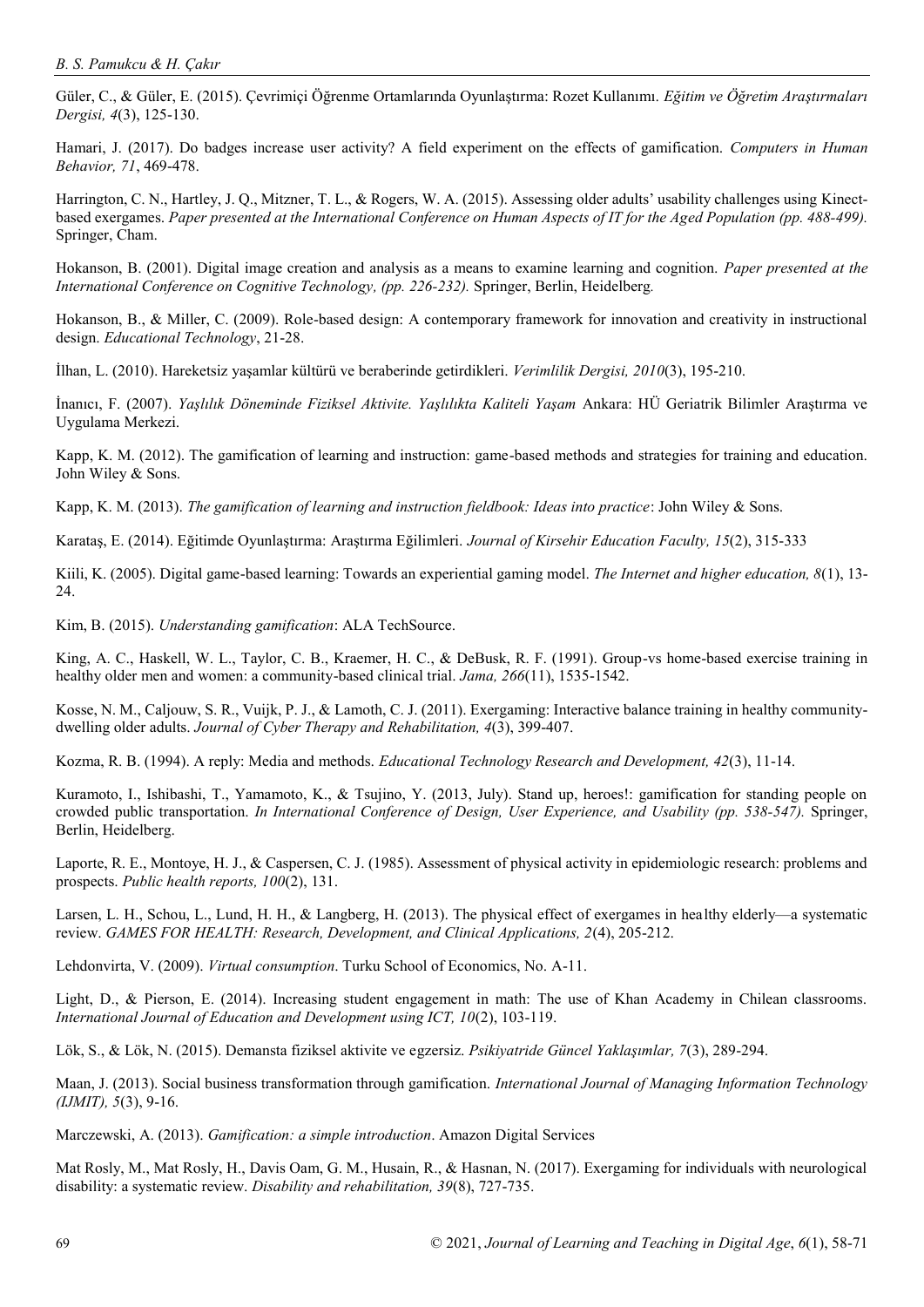Matallaoui, A., Koivisto, J., Hamari, J., & Zarnekow, R. (2017, January). How effective is "exergamification"? A systematic review on the effectiveness of gamification features in exergames. *In Proceedings of the 50th Hawaii International Conference on System Sciences.* 

Mekler, E. D., Brühlmann, F., Opwis, K., & Tuch, A. N. (2013, October). Do points, levels and leaderboards harm intrinsic motivation? An empirical analysis of common gamification elements. In *Proceedings of the First International Conference on gameful design, research, and applications (pp. 66-73).* 

Metzler, M. (2017). *Instructional models in physical education*: Taylor & Francis.

Nawaz, A., Skjæret, N., Helbostad, J. L., Vereijken, B., Boulton, E., & Svanaes, D. (2016). Usability and acceptability of balance exergames in older adults: A scoping review. *Health informatics journal, 22*(4), 911-931.

Nicholson, S. (2015). A recipe for meaningful gamification. In *Gamification in education and business (pp. 1-20):* Springer.

Oh, Y., & Yang, S. (2010). Defining exergames & exergaming. *Proceedings of Meaningful Play*, 1-17.

Passos, E. B., Medeiros, D. B., Neto, P. A., & Clua, E. W. (2011). Turning real-world software development into a game. Paper presented at the 2011 Brazilian Symposium on Games and Digital Entertainment, *şehir, ülke.* 

Peng, W., Lin, J.-H., & Crouse, J. (2011). Is playing exergames really exercising? A meta-analysis of energy expenditure in active video games. *Cyberpsychology, Behavior, and Social Networking, 14*(11), 681-688.

Reiser, R. A. (2001). A history of instructional design and technology: Part I: A history of instructional media. *Educational Technology Research and Development, 49*(1), 53.

Richmond, R., Kehoe, L., Heather, N., Wodak, A., & Webster, I. (1996). General practitioners' promotion of healthy life styles: what patients think. *Australian and New Zealand Journal of Public Health, 20*(2), 195-200.

Robson, K., Plangger, K., Kietzmann, J. H., McCarthy, I., & Pitt, L. (2015). Is it all a game? Understanding the principles of gamification. *Business Horizons, 58*(4), 411-420.

Sailer, M., Hense, J., Mandl, J., & Klevers, M. (2014). Psychological perspectives on motivation through gamification. *Interaction Design and Architecture Journal, 19*, 28-37.

Sezgin, S., Bozkurt, A., Yılmaz, E. A., & Van Der Linden, N. (2018). Oyunlaştırma, Eğitim ve Kuramsal Yaklaşımlar: Öğrenme Süreçlerinde Motivasyon, Adanmışlık ve Sürdürebilirlik. *Mehmet Akif Ersoy Üniversitesi Eğitim Fakültesi Dergisi, 45*, 169-189.

Sillaots, M. (2014, August). Gamification of higher education by the example of course of research methods. *In International Conference on Web-Based Learning (pp. 106-115)*. Springer, Cham.

Sinclair, J., Hingston, P., & Masek, M. (2007, December). Considerations for the design of exergames. In *Proceedings of the 5th international conference on Computer graphics and interactive techniques in Australia and Southeast Asia (pp. 289-295).* 

Stach, T., Graham, T. N., Brehmer, M., & Hollatz, A. (2009, October). Classifying input for active games. In *Proceedings of the International Conference on Advances in Computer Enterntainment Technology (pp. 379-382).* 

Staiano, A. E., & Calvert, S. L. (2011a). Exergames for physical education courses: Physical, social, and cognitive benefits. *Child development perspectives, 5*(2), 93-98.

Staiano, A. E., & Calvert, S. L. (2011b). The promise of exergames as tools to measure physical health. *Entertainment Computing, 2*(1), 17-21.

Şahin, Y., Karadağ, N., Bozkurt, A., Doğan, E., Kılınç, H., Uğur, S., Güler, C. (2017). The use of gamification in distance education: a web-based gamified quiz application. *Turkish Online Journal of Qualitative Inquiry, 8*(4), 372-395.

Şen, M. A., Ceylan, A., Kurt, M. E., Kurt, Y., & Adın, C. (2017). Sağlık Hizmetleri Meslek Yüksekokulu Öğrencilerinin Sağlıklı Yaşam Biçimi Davranışları ve Etkileyen Faktörler. *Dicle Tıp Dergisi, 44*(1), 1-12.

Tai, S. S., Gould, M., & Iliffe, S. (1997). Promoting healthy exercise among older people in general practice: issues in designing and evaluating therapeutic interventions. *Br J Gen Pract, 47*(415), 119-122.

Temizkan, E., & Ekici, G. (2018). Evde Sanal Gerçeklik İle Oyun Temelli Eğitimin Geriatriklerde Dengeye Etkisi: Kısa Dönem Takipli Ön Çalışma. *Ergoterapi ve Rehabilitasyon Dergisi, 6*(3), 171-178.

70 © 2021, *Journal of Learning and Teaching in Digital Age*, 6(1), 58-71 Tóth, Á., & Lógó, E. (2018, August). The effect of gamification in sport applications. In *2018 9th IEEE International Conference on Cognitive Infocommunications (CogInfoCom) (pp. 69-74).* IEEE.